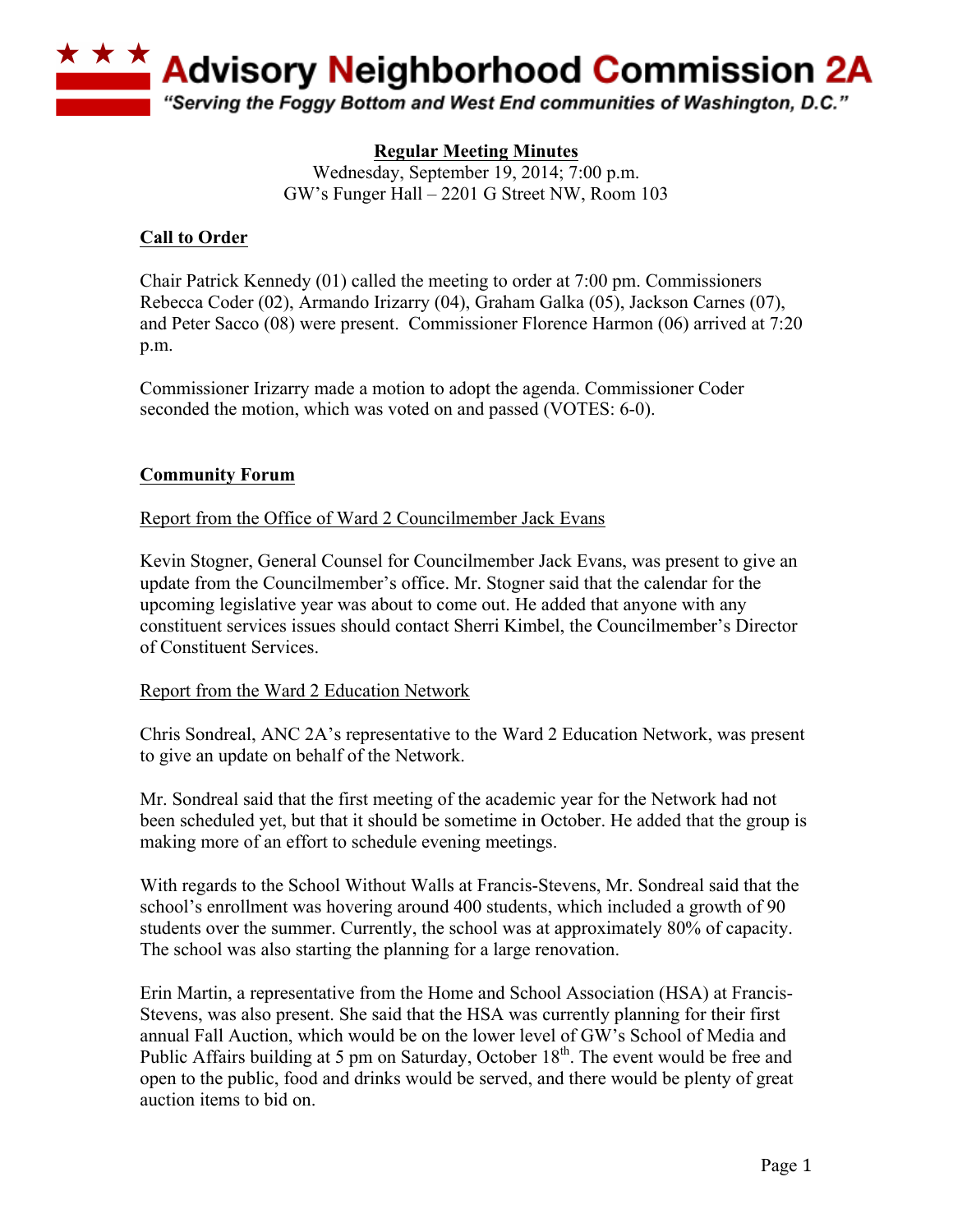#### Announcements and Public Comments

Chris Hammond, a candidate for the Office of the Chairman of the DC Council, was present and talked about the need for a public debate between the all of the candidates running for the Chairman position.

*Commissioner Florence Harmon (06) entered the room.*

## **Legislative Agenda**

Consideration of a Resolution Regarding the Proposed Work Plan for the Rehabilitation of the Pennsylvania Avenue Bridge over Rock Creek

Adil Rizvi, the Project Manager from the District Department of Transportation (DDOT), was present to talk about the project.

Mr. Rizvi said that there were many structural deficiencies with the bridge. He said that the final design for the new bridge would be completed by the spring of 2015, with an anticipated start of construction during the summer of 2015.

With regards to the construction duration and hours, Mr. Rizvi said that the construction was expected to last for 15 months. The working hours would be 7 am to 7 pm, Monday through Saturday.

Mr. Rizvi reviewed the maps of how the eastbound and westbound traffic on Pennsylvania Avenue would be diverted to accommodate the construction work. He said that pedestrian traffic would be maintained during the construction.

Chair Kennedy suggested that the traffic light timing at M Street and Pennsylvania Avenue could be altered to reflect the changing traffic pattern.

Chair Kennedy also asked about changing the detour zone on  $26<sup>th</sup>$  Street to possibly two lanes instead of maintaining two-way traffic on  $26<sup>th</sup>$  Street. Mr. Rizvi said that it would be hard to change over the street, but that he would look into it.

The General Manager for the Westbridge Condominiums was present and said that changing over to one-way traffic on  $26<sup>th</sup>$  Street for the duration of the detour could improve traffic patterns in the area.

Commissioner Coder asked about the original proposal, which called for overnight work hours; however, Mr. Rizvi confirmed that the work hours would now only be during the daytime.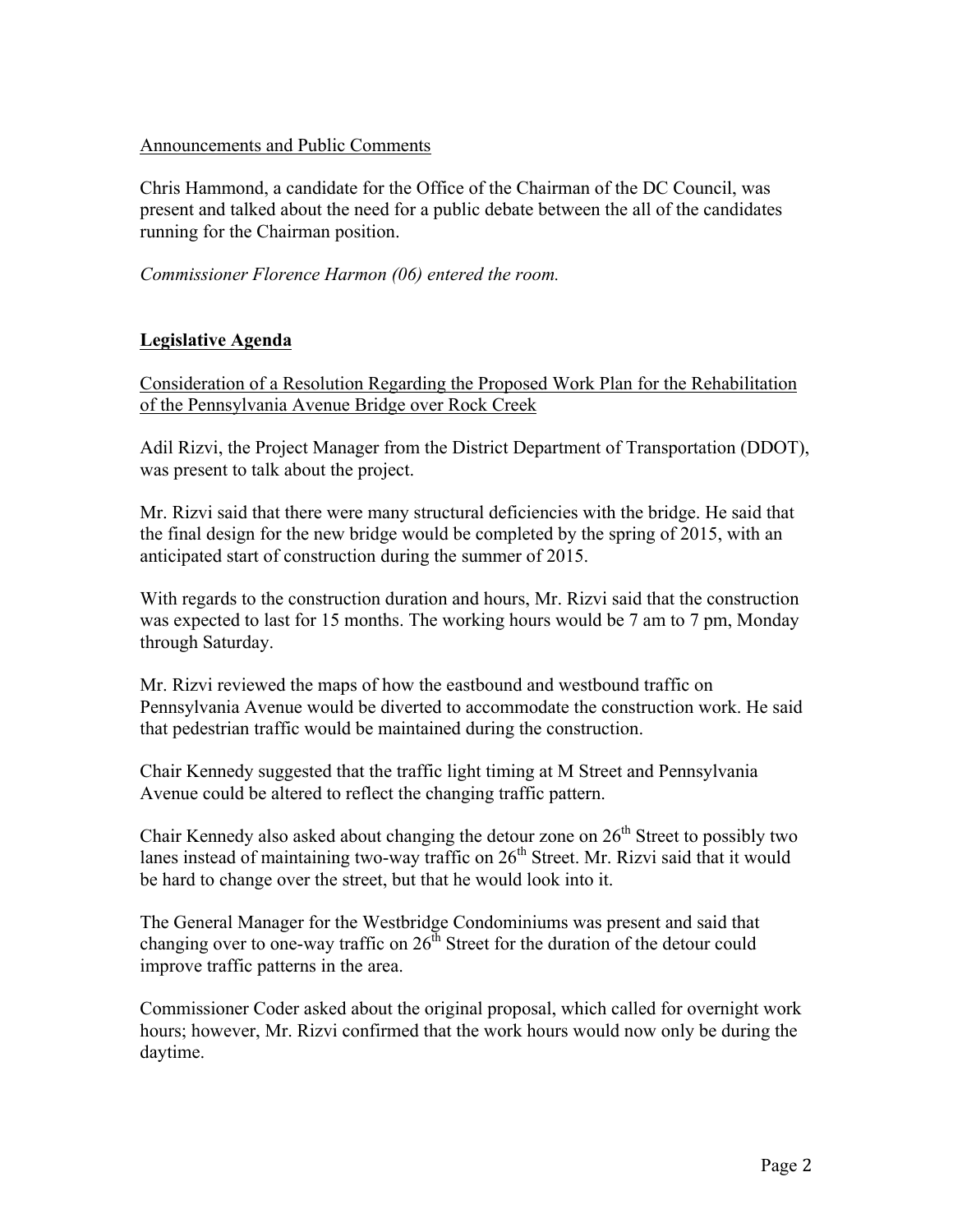Sara Maddux, a neighborhood resident, asked about adding minimum clearance signs along Rock Creek Parkway leading up to the bridge, as there had been many trucks caught under the bridge recently.

Commissioner Irizarry asked Mr. Rizvi to consider starting working hours at 9 am on Saturday instead of 7 am to give the neighborhood some relief from the construction. Mr. Rizvi said that DDOT may have a new standard for limiting work hours on Saturday to 9 am to 3 pm, and thus he was going to check on it.

A neighbor asked about how DDOT would consult with the Westbridge residents if  $DDOT$  intended to turn  $26<sup>th</sup>$  Street into a one-way street. A representative from DDOT who was present said that DDOT could come back to the October ANC meeting to discuss what would happen to  $26<sup>th</sup>$  Street.

Chair Kennedy recommended holding periodic check-in meetings with stakeholders throughout the duration of the project, which should also include the Georgetown business community.

Commissioner Coder read aloud a resolution she wrote on the matter.

Commissioner Coder made a motion to adopt the resolution. Commissioner Carnes seconded the motion. Commissioner Irizarry asked for a friendly amendment to include the name of the Project Manager in the resolution. The friendly amendment was accepted, and the final motion was voted on and passed (VOTES: 7-0).

## Consideration of a Resolution Regarding Crosswalk Configurations at the Intersection of New Hampshire Avenue, 22nd Street, and L Street

Commissioner Harmon went over the history of the crosswalk, which was added and then recently removed from the intersection. She also talked about why the lights on 22<sup>nd</sup> Street by Washington Circle had not yet been electrified. She added that once the lights were electrified, DDOT would re-synchronize all of the lights on Washington Circle.

Richard Kenney from DDOT was present and said that the lights on Washington Circle has gone through multiple iterations, and that they were still being worked on now that the summer had passed. Mr. Kenney explained why the lights on  $22<sup>nd</sup>$  Street were taking so long to electrify because of unanticipated problems with wiring, and that DDOT now thought that they had a fast solution to get them electrified. DDOT was also looking into raising the speed limit on the K Street Underpass to encourage less people to leave the underpass and travel through the circle.

A local resident was concerned about how drivers were ignoring the red turn light at the corner of Washington Circle and  $23^{\text{rd}}$  Street as they turned to go south down  $23^{\text{rd}}$  Street. Mr. Kenney recommended that the ANC reach out to the Metropolitan Police Department (MPD) to police the drivers.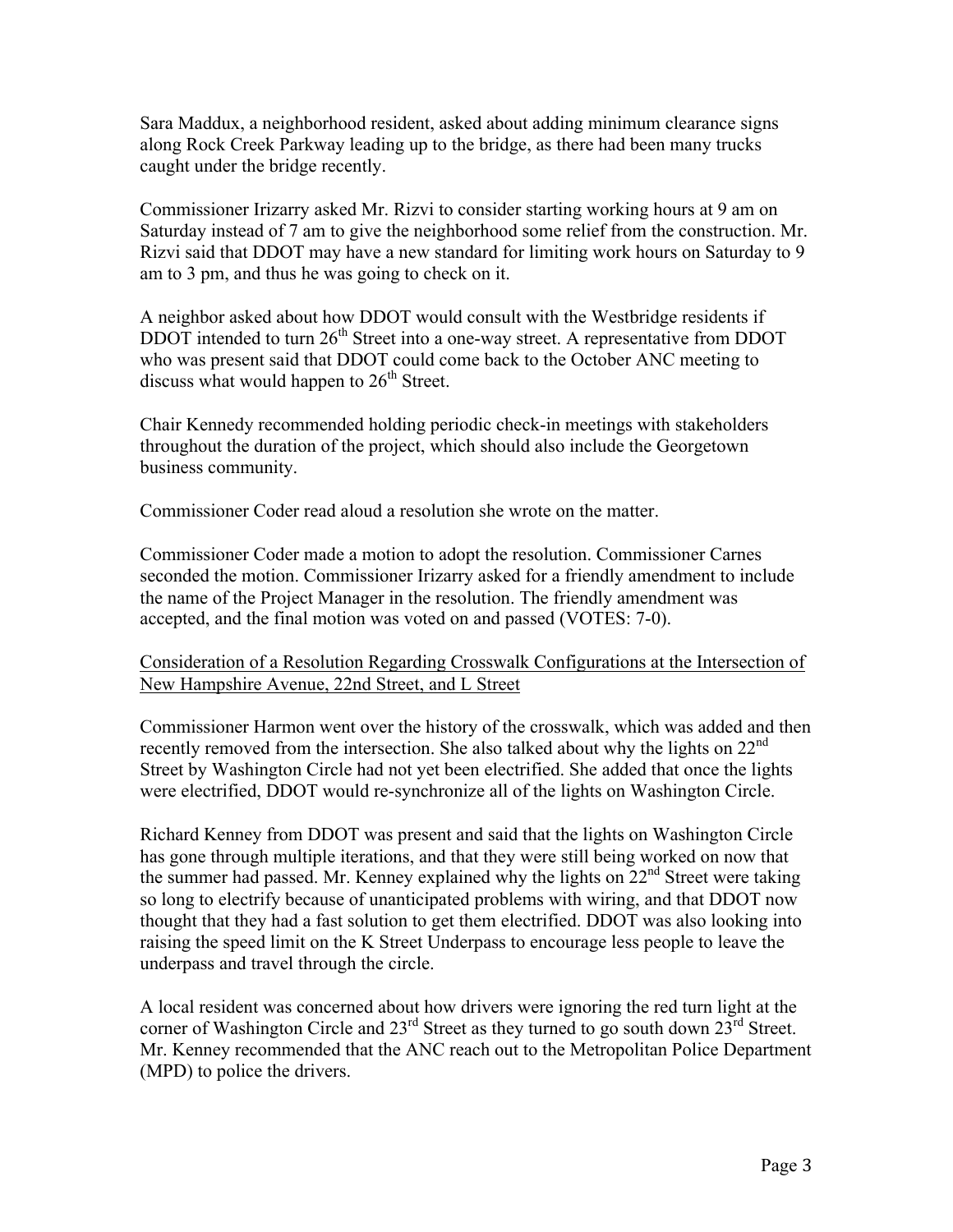Commissioner Irizarry reiterated the need for a second Metro entrance to the Foggy Bottom Metro Station. Commissioner Carnes agreed with Commissioner Irizarry's point, adding that the station was the busiest Metro station with a single entrance.

Chair Kennedy read the enacting clauses of a resolution Commissioner Harmon wrote on the matter.

Commissioner Harmon made a motion to adopt the resolution. Commissioner Sacco seconded the motion, which was voted on and passed (VOTES: 7-0).

Discussion and Consideration of a Resolution Regarding Service Changes to the 30s Metrobus Routes and the Elimination of Metrobus stops in the 2500 block of Pennsylvania Avenue

Chair Kennedy went over the Washington Metropolitan Area Transit Authority's (WMATA) proposed changes to the 30s Metrobus routes. He said that in order to speed up the buses on the route and keep them on schedule, WMATA was proposing to eliminate bus stops along the route, including one at  $26<sup>th</sup>$  Street and Pennsylvania Avenue NW.

Chair Kennedy said that the elimination of that particular bus stop was a problem for the neighborhood, adding that the bus stop had an overhang at the Westbridge Condominiums building for inclement weather.

Commissioner Coder added that only the westbound bus stop at  $26<sup>th</sup>$  Street and Pennsylvania Avenue would be eliminated and not the eastbound one.

Chair Kennedy read the enacting clauses of a resolution he wrote on the matter.

Chair Kennedy made a motion to adopt the resolution. Commissioner Coder seconded the motion, which was voted on and passed (VOTES: 7-0).

# Application for a Rear Addition at 2431 I Street (HPA 14-625) in the Foggy Bottom Historic District

Steve Charnovitz, the owner of the property, was present to talk about the proposal for a rear addition to the house. Paul Wilson, the architect for the project, was also present to talk about the design for the project. Mr. Wilson gave a presentation of the plans for the project.

Mr. Wilson said they owner is constrained by zoning on the site, adding that the addition falls just under the 60% lot occupancy limit. He said that they are also proposing to restore the front elevation of the house, including restoring the front masonry. They are confident that the design means that the addition would not be visible from Eye Street.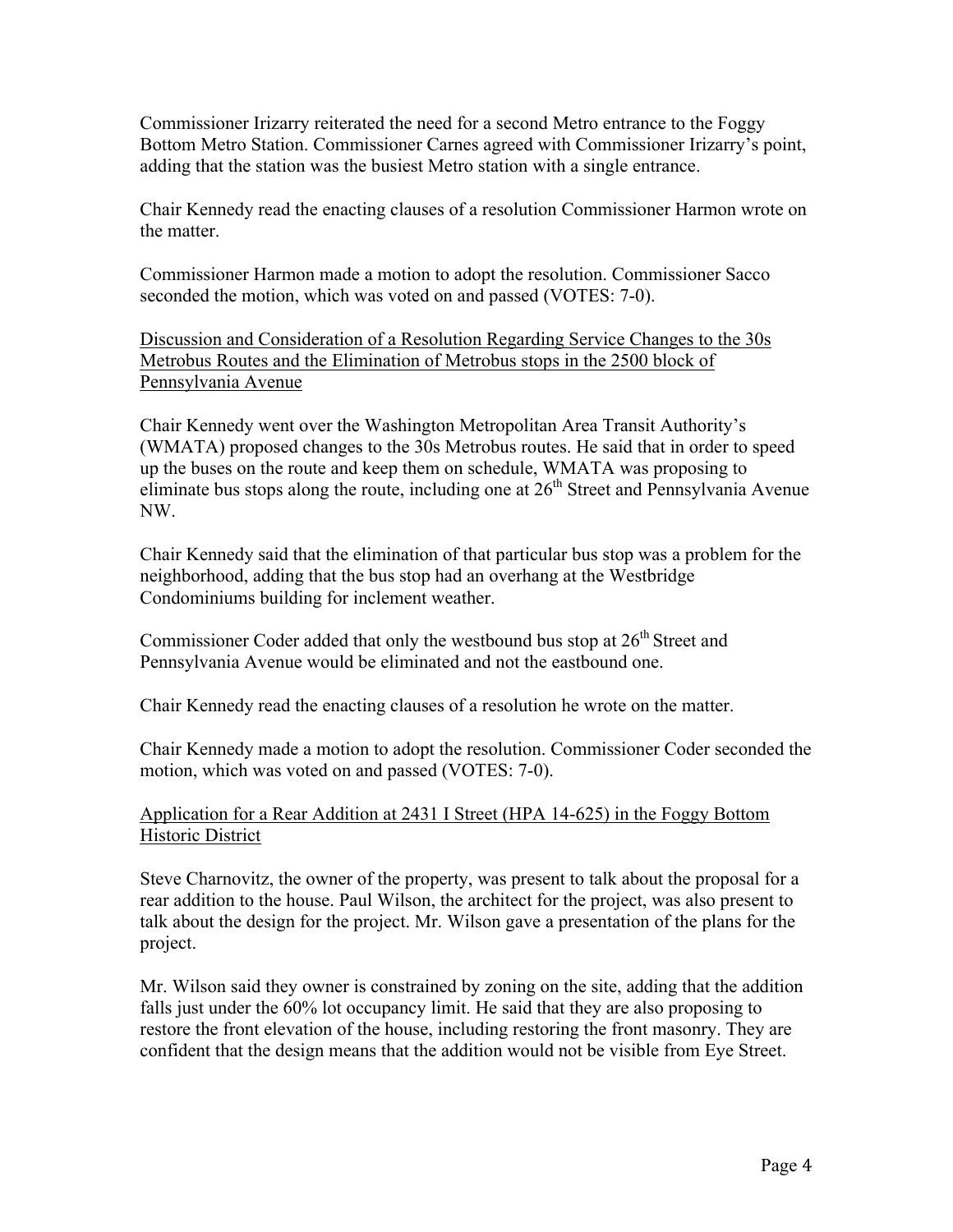Chair Kennedy asked about whether the design team had completed a flag test to see if the addition would be visible from Eye Street. The architect said that they did not, but that they used an existing chimney in the back of the adjacent building as stand-in for the flag test.

Mr. Wilson showed examples of existing three-story buildings, as well as three-story additions, in the Foggy Bottom Historic District.

Mr. Williams, a local resident, was present and representing the views of the property's immediate neighbor, Mr. Summers. Mr. Williams said that the vast majority of the homes in the historic district, especially on Eye Street, were two-story buildings. He also said that the Historic Preservation Office review staff was concerned about how a portion of the proposed third floor would be built on a portion of the existing second floor, meaning that it might be visible from Eye Street.

Mr. Williams pointed out how the materials that would be used for the project were very modern; however they did not mirror the historic character of the neighborhood. He also expressed concerns about privacy, since the side of the addition would have floor-toceiling windows and Mr. Summers had skylights, which could be looked into by people in the addition. He added that since Mr. Summers' existing chimney would be right next to the addition, Mr. Summers would have to increase the height of the chimney in order to continue to use his fireplaces.

Chair Kennedy asked Mr. Williams if Mr. Summers would be okay with a two-story addition instead of three stories. Mr. Williams said that Mr. Summers just wanted to see that his current concerns would be addressed.

The owner of the property talked about his efforts to collect community feedback regarding the proposal. Mr. Wilson added that the project was scheduled to be on the Historic Preservation Review Board's (HPRB) October 2<sup>nd</sup> meeting agenda.

Chair Kennedy said that the project would help build up the neighborhood's housing stock, but that community concerns and historic preservation concerns had to be addressed. He thus suggested that the ANC should request that the HPRB delay the hearing on the proposal. The owner of the property said that he would be open to a onemonth delay with the HPRB.

Chair Kennedy made a motion to ask the Historic Preservation Review Board to issue a one-month delay on the hearing for the proposal, with the agreement of the applicant noted. Commissioner Irizarry seconded the motion, which was voted on and passed (VOTES: 7-0).

Consideration of the Proposed "George Washington/West End Historic District" (Case 14-12) in Squares 58, 77-81, 101-104, 121, and 122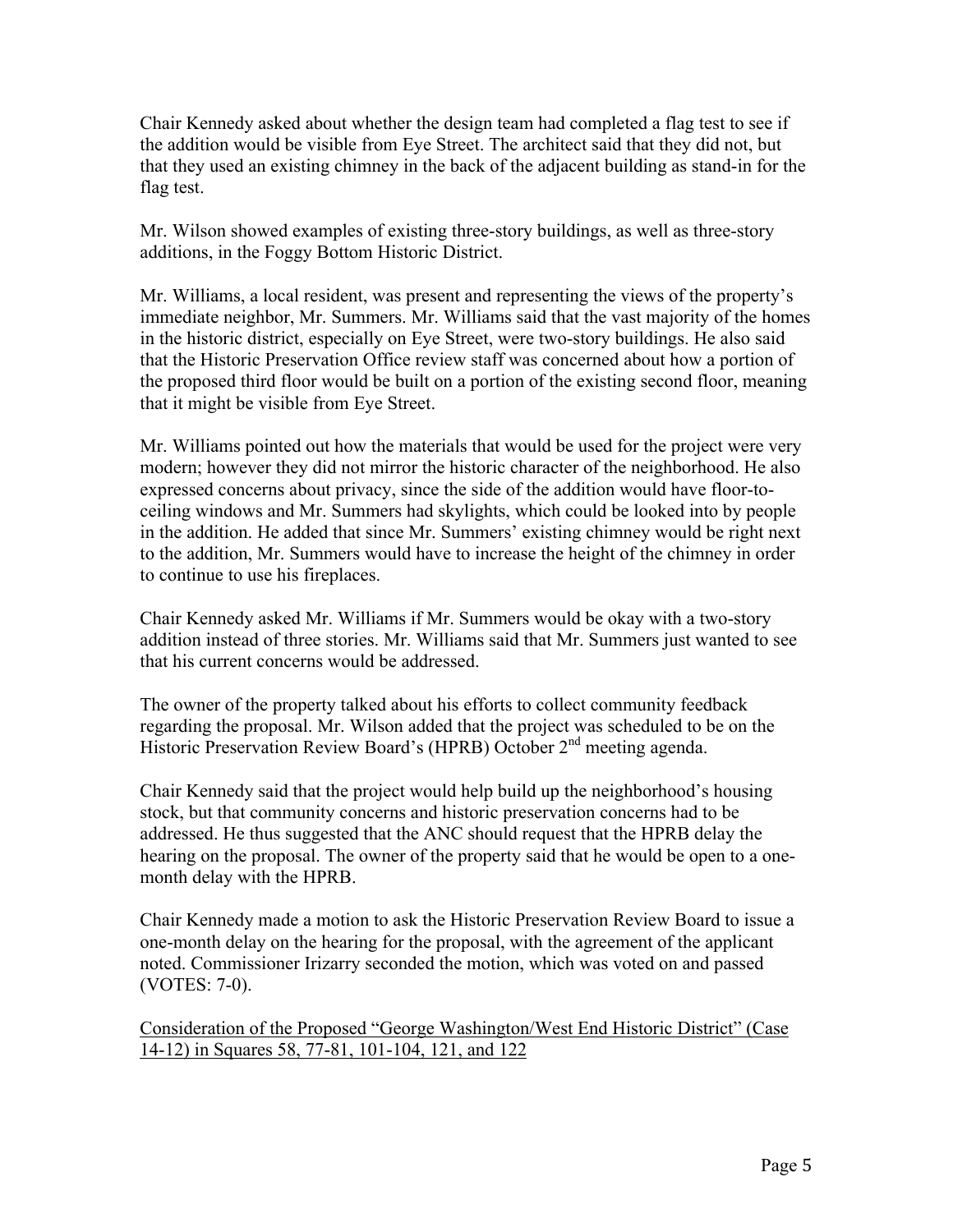Chair Kennedy started the discussion by noting that the HPRB updated the proposed name of the historic district to the "George Washington/Old West End Historic District".

Ms. Maddux reminded everyone that the proposal for the historic district was required under the 2007 Foggy Bottom Campus Plan.

Commissioner Coder recommended that the ANC put forward some recommendations on the name of the historic district.

Gary Griffith, a neighborhood resident, was present and said that he was not opposed to the existence of the historic district, but that the name of the district has to be accurate. Mr. Griffith read sections from the nominating petition for the district, highlighting inaccuracies, including the fact that the "West End" name never was used for a subsection of the neighborhood, but rather referred to the whole area between the White House and Georgetown.

John Williams, a local historian, objected to the George Washington University being included in the name of the district.

Ms. Maddux asked that out of respect for the all of the work that went into creating the Foggy Bottom Historic District, that no iteration of the "Foggy Bottom" name should be used for the new historic district.

Chair Kennedy made a motion to allow the Chair to draft a resolution endorsing the creation of the historic district, reiterating that the ANC did not want "West End" included in the name of the District, and recommending that the name of the District be "East Foggy Bottom/George Washington University Historic District." Commissioner Sacco seconded the motion.

Commissioner Carnes asked for a friendly amendment to drop the "East" portion of the name. The amendment was not accepted as a friendly amendment.

Commissioner Coder asked for a friendly amendment to ask the HPRB to reexamine the historical evidence they were submitting to make sure it was historically accurate. The friendly amendment was accepted by Chair Kennedy and Commissioner Sacco.

Commissioner Irizarry asked for a friendly amendment to switch the two portions of the district's name to make it "George Washington University/East Foggy Bottom Historic District". The friendly amendment was accepted by Chair Kennedy and Commissioner Sacco.

The final motion was voted on and passed (VOTES: 5-1-0).

Consideration of a Resolution Regarding the Deteriorating Conditions at the Square 37 Library Development Site (2301 L Street, 1101 24th Street)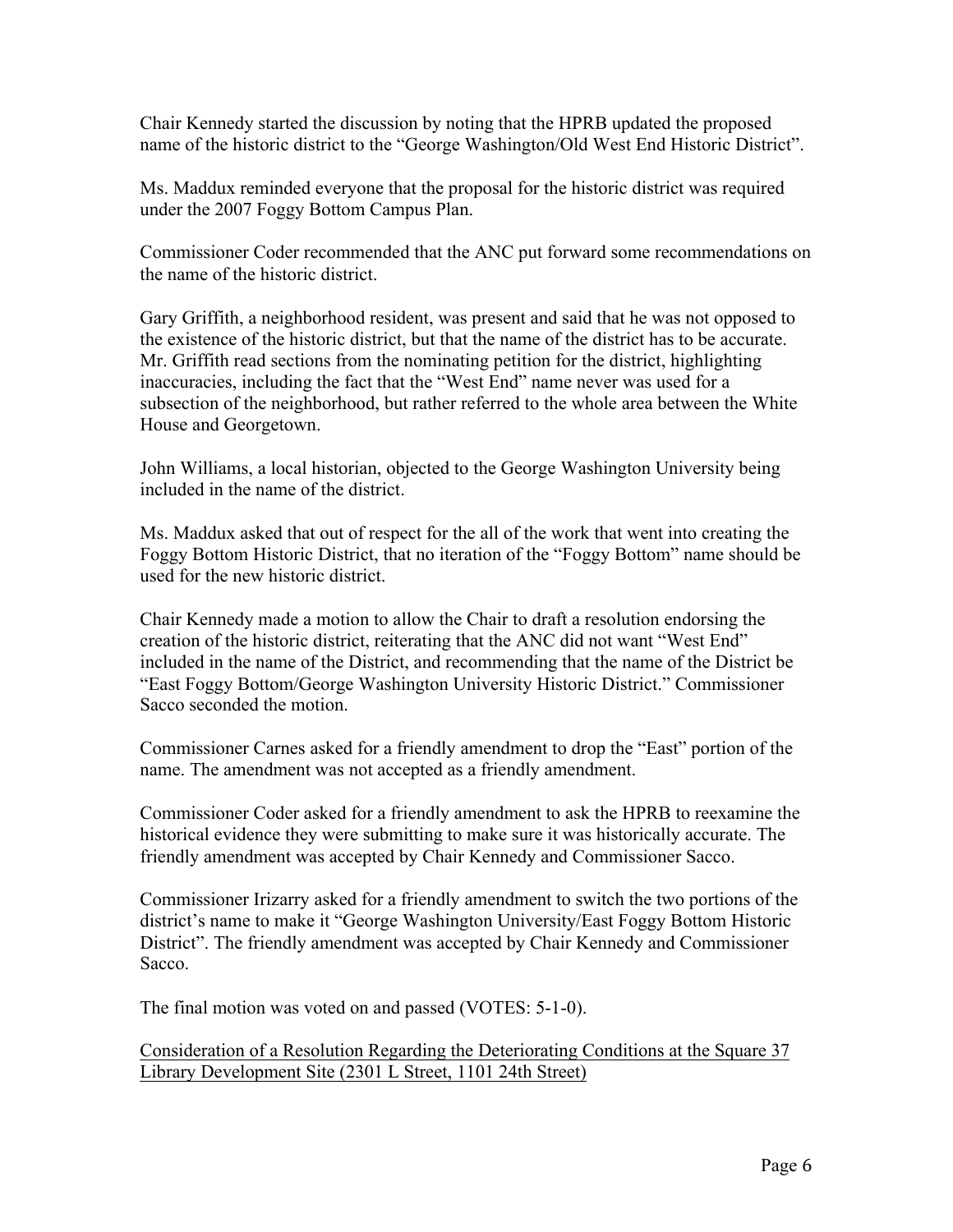Ben Sonett from Eastbanc was present to talk about the ongoing situation at the West End Fire Station and Library construction sites.

Mr. Sonett said that the cherry trees were moved from the library site to different locations around Foggy Bottom. He said that Eastbanc was a few weeks away from starting the remediation of the old police station and library. He added that Eastbanc would be closing on its financing and DC government obligations by the end of the calendar year. He ended by saying that the temporary fire station at the Stevens School property was still under construction, and that the apparatus bay would be installed on the site on the coming Saturday.

Commissioner Harmon expressed concern about the start time of the construction on the coming Saturday. Mr. Sonett said that the construction hours on Saturday would be 7 am to 7 pm. Commissioner Harmon said that the start time was too early for the neighbors and that she was also concerned about the fact that the street would be closed for the construction and that neither she nor her neighbors were informed about the early construction and street closure. Instead, Commissioner Harmon was finding out about a street closure that would block resident garage access to their vehicles all day at a public meeting, three days before it was to occur. Commissioner Harmon requested better coordination with her from EastBanc and DMPED on matters such as this. Mr. Sonett said that he would look into starting construction at 8 am instead of 7 am on Saturday.

Commissioner Coder asked about the trash, rats, and homeless encampments at the library site. Mr. Sonett said that Eastbanc had a contractor who came every Monday to pick up as much trash as they could find. With regards to the homeless encampments at the site, the Eastbanc team walked the site regularly and worked with the Department of Behavioral Health to find services for the homeless residents.

No action was taken on the issue at the meeting.

## Application for Exterior Signage at Hilton Garden Inn (2201 M Street)

Commissioner Harmon talked about the new signs that Hilton Garden Inn was proposing for the building, and what negotiations with nearby residents had already taken place.

Commissioner Harmon read aloud a resolution she wrote on the matter.

Commissioner Harmon made a motion to adopt the resolution. Commissioner Coder seconded the motion, which was voted on and passed (VOTES: 7-0).

## **Administrative Agenda**

Consideration of Expense Reimbursements Related to the Commission's Protest of Shadow Room's Petition to Terminate their Settlement Agreement.